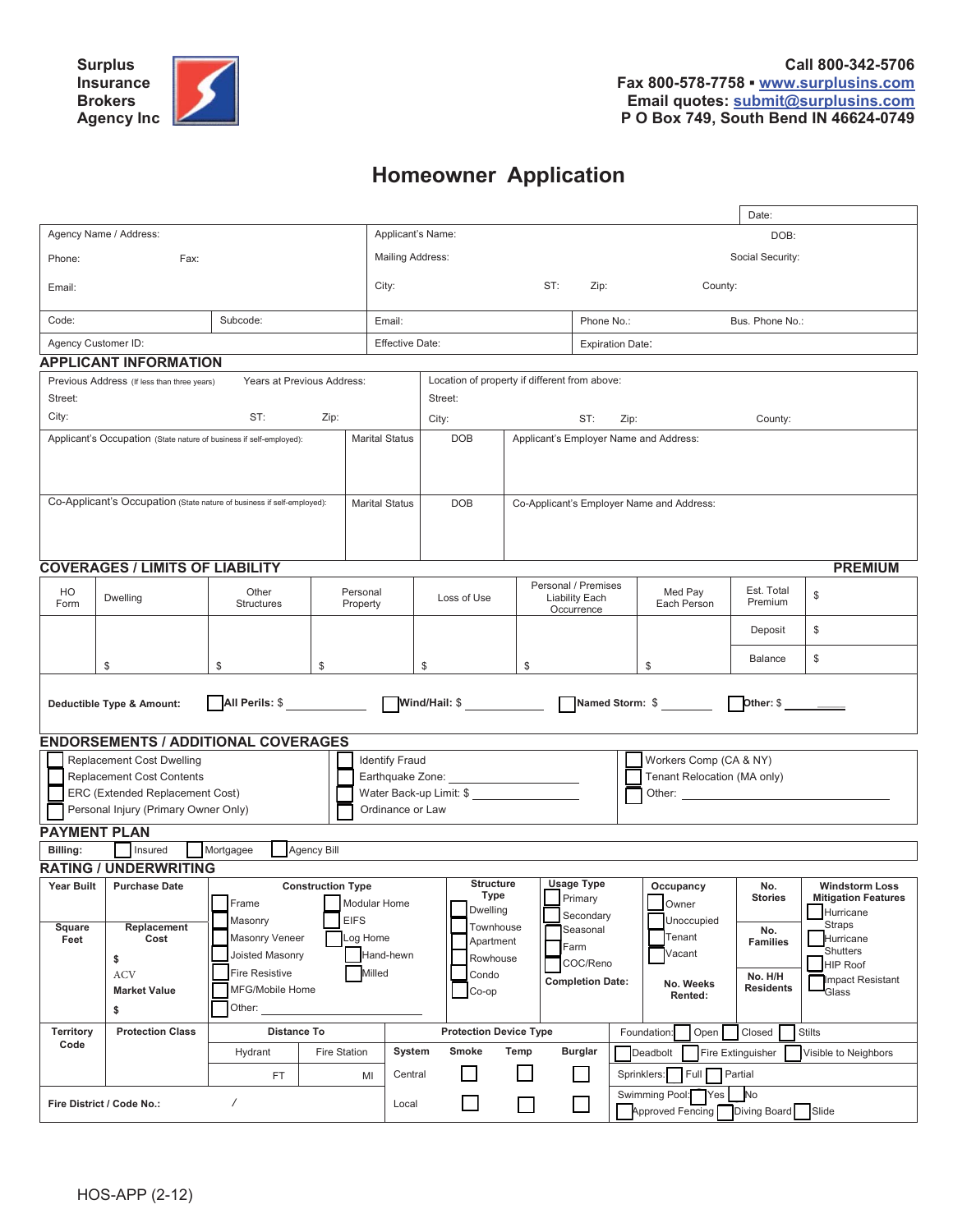| <b>Updates</b>                                                                                                                                                                                                                       | <b>Partial</b>                                       | Complete                                             | Year                                                            | <b>Details</b>                                       |                                        |                                                                                              |                                                                         |                                                                                                                                                                                                                                                                                                 |                                         |                |                         |  |
|--------------------------------------------------------------------------------------------------------------------------------------------------------------------------------------------------------------------------------------|------------------------------------------------------|------------------------------------------------------|-----------------------------------------------------------------|------------------------------------------------------|----------------------------------------|----------------------------------------------------------------------------------------------|-------------------------------------------------------------------------|-------------------------------------------------------------------------------------------------------------------------------------------------------------------------------------------------------------------------------------------------------------------------------------------------|-----------------------------------------|----------------|-------------------------|--|
| Wiring                                                                                                                                                                                                                               |                                                      |                                                      |                                                                 | Circuit Breakers:                                    |                                        | Yes I INo<br>No                                                                              |                                                                         | Fuses:                                                                                                                                                                                                                                                                                          | Yes<br>No. of AMPS<br>No                |                |                         |  |
|                                                                                                                                                                                                                                      |                                                      |                                                      |                                                                 | Aluminum:                                            | Yes                                    |                                                                                              |                                                                         | Knob & Tube:                                                                                                                                                                                                                                                                                    | - No<br>Yes                             |                |                         |  |
| Plumbing                                                                                                                                                                                                                             |                                                      | $\sim$                                               |                                                                 |                                                      |                                        |                                                                                              |                                                                         | Type: Copper PVC Other:                                                                                                                                                                                                                                                                         | Any known leaks?   Yes   No             |                |                         |  |
| Heating                                                                                                                                                                                                                              |                                                      |                                                      |                                                                 | Primary:<br>Wood Stove?                              |                                        | Yes   No                                                                                     |                                                                         | Secondary:                                                                                                                                                                                                                                                                                      |                                         |                | None                    |  |
| Roofing                                                                                                                                                                                                                              |                                                      |                                                      |                                                                 |                                                      | Any known leaks? Yes No                |                                                                                              |                                                                         | Roof Type / Material: North and the state of the state of the state of the state of the state of the state of the state of the state of the state of the state of the state of the state of the state of the state of the stat<br>Exclude Roof?<br>Yes ∏ No                                     |                                         |                |                         |  |
| <b>LOSS HISTORY</b>                                                                                                                                                                                                                  |                                                      |                                                      |                                                                 |                                                      |                                        |                                                                                              |                                                                         |                                                                                                                                                                                                                                                                                                 |                                         |                |                         |  |
| Any losses, whether or not paid by insurance, in the last five years, at this or any other location?                                                                                                                                 |                                                      |                                                      |                                                                 |                                                      |                                        |                                                                                              |                                                                         |                                                                                                                                                                                                                                                                                                 |                                         |                |                         |  |
| <b>No</b><br>Yes                                                                                                                                                                                                                     |                                                      | If Yes, indicate below:                              |                                                                 |                                                      |                                        |                                                                                              |                                                                         |                                                                                                                                                                                                                                                                                                 |                                         |                |                         |  |
| <b>DATE</b>                                                                                                                                                                                                                          |                                                      | <b>TYPE</b>                                          |                                                                 |                                                      |                                        |                                                                                              |                                                                         | <b>DESCRIPTION OF LOSS</b>                                                                                                                                                                                                                                                                      | <b>AMOUNT</b><br><b>PAID / RESERVED</b> |                | OPEN /<br><b>CLOSED</b> |  |
|                                                                                                                                                                                                                                      |                                                      |                                                      |                                                                 |                                                      |                                        |                                                                                              |                                                                         |                                                                                                                                                                                                                                                                                                 | \$                                      | Open<br>Closed |                         |  |
|                                                                                                                                                                                                                                      |                                                      |                                                      |                                                                 |                                                      |                                        |                                                                                              |                                                                         |                                                                                                                                                                                                                                                                                                 | \$                                      | Open<br>Closed |                         |  |
|                                                                                                                                                                                                                                      |                                                      |                                                      |                                                                 |                                                      |                                        |                                                                                              |                                                                         |                                                                                                                                                                                                                                                                                                 | Open<br>Closed                          |                |                         |  |
| <b>PRIOR / CURRENT COVERAGE</b>                                                                                                                                                                                                      |                                                      |                                                      |                                                                 |                                                      |                                        |                                                                                              |                                                                         |                                                                                                                                                                                                                                                                                                 |                                         |                |                         |  |
| Prior carrier / Current carrier:                                                                                                                                                                                                     |                                                      |                                                      |                                                                 |                                                      |                                        |                                                                                              |                                                                         | Policy number:                                                                                                                                                                                                                                                                                  | Expiration date:                        |                |                         |  |
| If lapse or no prior coverage, provide explanation:                                                                                                                                                                                  |                                                      |                                                      |                                                                 |                                                      |                                        |                                                                                              |                                                                         |                                                                                                                                                                                                                                                                                                 |                                         |                |                         |  |
| <b>GENERAL INFORMATION</b>                                                                                                                                                                                                           |                                                      |                                                      |                                                                 |                                                      |                                        |                                                                                              |                                                                         |                                                                                                                                                                                                                                                                                                 |                                         |                |                         |  |
|                                                                                                                                                                                                                                      |                                                      | Explain all "Yes" responses in the "Remarks" section |                                                                 |                                                      | <b>YES</b>                             | <b>NO</b>                                                                                    |                                                                         | Explain all "Yes" responses in the "Remarks" section                                                                                                                                                                                                                                            |                                         | <b>YES</b>     | ΝO                      |  |
| 1.<br>etc.)                                                                                                                                                                                                                          |                                                      |                                                      | Any business conducted on premises? (Including farms, day care, | Is property situated on more than five acres?<br>12. |                                        |                                                                                              |                                                                         |                                                                                                                                                                                                                                                                                                 |                                         |                |                         |  |
| No. of acres: ____________<br>Any residence employees?<br>2.<br>Describe land use: _____________<br>Number and type of full time and part time employees:                                                                            |                                                      |                                                      |                                                                 |                                                      |                                        |                                                                                              |                                                                         |                                                                                                                                                                                                                                                                                                 |                                         |                |                         |  |
| 3.<br>Any brush, flooding, forest fire hazard, landslide, etc.?                                                                                                                                                                      |                                                      |                                                      |                                                                 |                                                      |                                        | 13.                                                                                          | Other structures on premises? (barns, sheds, etc.)<br>If yes, describe: |                                                                                                                                                                                                                                                                                                 |                                         |                |                         |  |
| 4.<br>Any other residences owned, occupied or rented?                                                                                                                                                                                |                                                      |                                                      |                                                                 |                                                      |                                        |                                                                                              |                                                                         |                                                                                                                                                                                                                                                                                                 |                                         |                |                         |  |
| Any other insurance with this company?<br>5.<br>List policy numbers:                                                                                                                                                                 |                                                      |                                                      |                                                                 |                                                      | ⊔                                      | 14.                                                                                          | Is building retrofitted for earthquake?<br>(If applicable)              |                                                                                                                                                                                                                                                                                                 |                                         |                |                         |  |
| 6.<br>Any coverage declined, cancelled or non-renewed during the last three<br>years? (Not applicable in MO or CA)                                                                                                                   |                                                      |                                                      |                                                                 |                                                      |                                        |                                                                                              | 15.                                                                     | During the last five (5) years (ten (10) years in RI) has any<br>applicant or household member been indicted or convicted of any<br>crime? (In RI, failure to disclose the existence of an arson<br>conviction is a misdemeanor punishable by a sentence of up to one<br>year of imprisonment.) |                                         |                |                         |  |
| Has applicant had any foreclosure, repossession, bankruptcy,<br>7.<br>judgment or lien procedures filed during the past five years?                                                                                                  |                                                      |                                                      |                                                                 |                                                      | 16.                                    |                                                                                              | Is there any existing fire, water or structural damage?                 |                                                                                                                                                                                                                                                                                                 |                                         |                |                         |  |
|                                                                                                                                                                                                                                      |                                                      |                                                      |                                                                 |                                                      |                                        | 17.                                                                                          | Is building undergoing renovation or reconstruction?                    |                                                                                                                                                                                                                                                                                                 |                                         |                |                         |  |
| Contractor Name: <u>Contractor Name</u><br>Open<br>Completed Value: \$                                                                                                                                                               |                                                      |                                                      |                                                                 |                                                      |                                        |                                                                                              |                                                                         |                                                                                                                                                                                                                                                                                                 |                                         |                |                         |  |
| 8.                                                                                                                                                                                                                                   | Is applicant delinquent on mortgage or tax payments? |                                                      |                                                                 |                                                      |                                        | 18.                                                                                          | Is house for sale?                                                      |                                                                                                                                                                                                                                                                                                 |                                         |                |                         |  |
| 9.<br>Are there any animals or exotic pets kept on premises?                                                                                                                                                                         |                                                      |                                                      |                                                                 |                                                      | 19.                                    | Is property within 300 ft. of a commercial or non-residential<br>property?                   |                                                                         |                                                                                                                                                                                                                                                                                                 |                                         |                |                         |  |
| Bite History: <u>example and the set of the set of the set of the set of the set of the set of the set of the set of the set of the set of the set of the set of the set of the set of the set of the set of the set of the set </u> |                                                      |                                                      |                                                                 | 20.                                                  | Is there a trampoline on the premises? |                                                                                              |                                                                         |                                                                                                                                                                                                                                                                                                 |                                         |                |                         |  |
| 10.                                                                                                                                                                                                                                  | Any lake, pond or dock on premises?                  |                                                      |                                                                 |                                                      | 21.                                    | Was the structure originally built for other than a private residence<br>and then converted? |                                                                         |                                                                                                                                                                                                                                                                                                 |                                         |                |                         |  |
| 11.                                                                                                                                                                                                                                  |                                                      |                                                      |                                                                 |                                                      |                                        |                                                                                              |                                                                         |                                                                                                                                                                                                                                                                                                 |                                         |                |                         |  |

Includes copyrighted material of ACORD CORPORATON, with its permission. Copyright, ACORD CORPORATION, 2012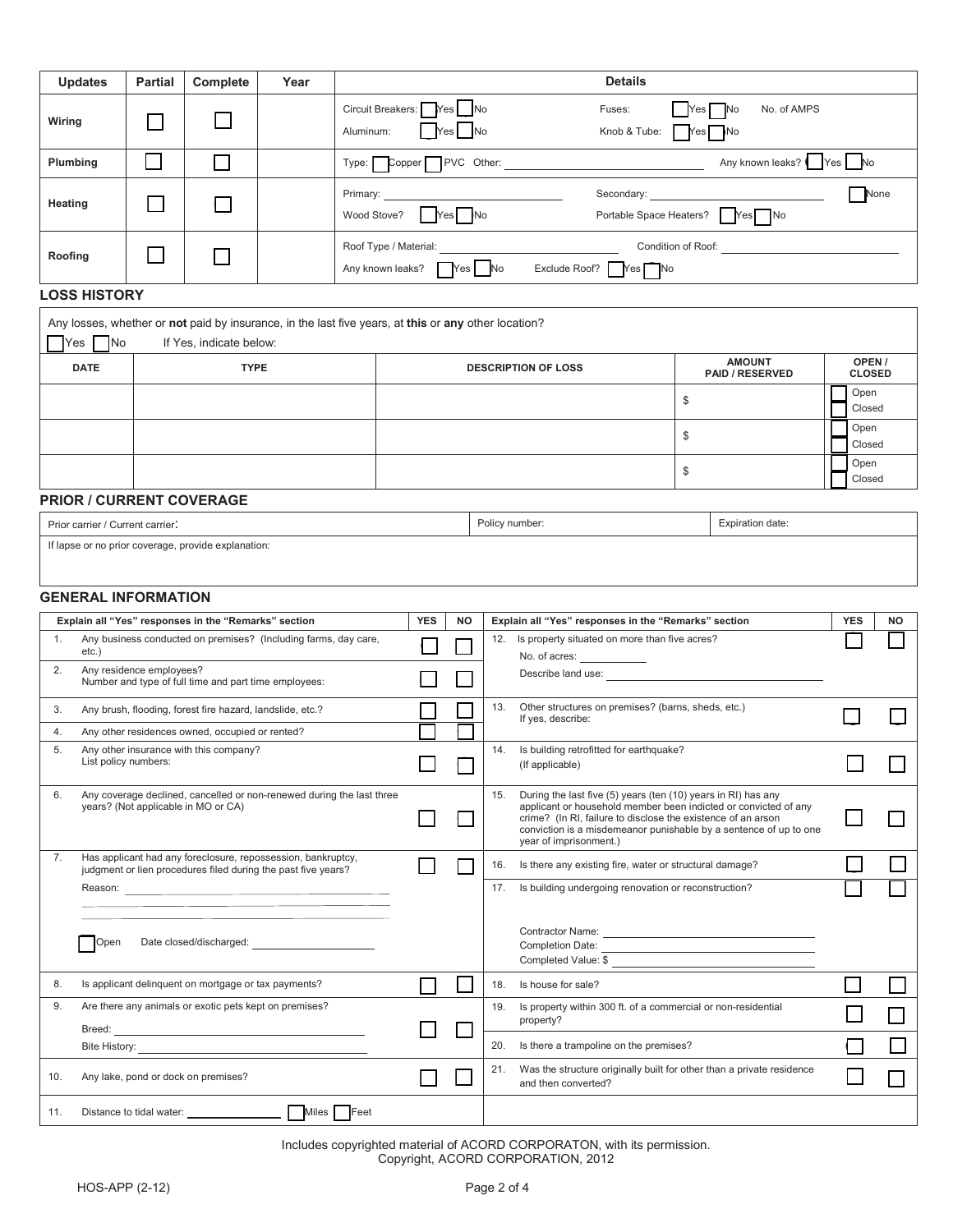# **ADDITIONAL INTEREST**

| INT No.: | Type Of Interest                                 | Mortgagee Information      | Loan Number: |      |  |
|----------|--------------------------------------------------|----------------------------|--------------|------|--|
|          | Mortgagee<br><b>Additional Interest</b><br>Trust | Name:<br>Address:<br>City: | ST:          | Zip: |  |
|          | Mortgagee<br><b>Additional Interest</b><br>Trust | Name:<br>Address:<br>City: | ST:          | Zip: |  |

# **ADDITIONAL REQUIREMENTS / ATTACHMENTS**

| Inspection  | Protection Class 9/10 Questionnaire | Inland Marine Supplemental Application      | Replacement Cost Estimator |
|-------------|-------------------------------------|---------------------------------------------|----------------------------|
| Photographs | Woodstove Questionnaire/Photos (2)  | In-Home Business Supplemental Questionnaire |                            |

## **NOTICES, FRAUD WARNINGS AND ATTESTATION**

## **PRIVACY POLICY:**

I have received and read a copy of the "Scottsdale Insurance Company Privacy Statement and Procedures." By submitting this application, I am applying for issuance of a policy of insurance and, at its expiration, for appropriate renewal policies issued by Scottsdale Insurance Company and/or other members of the Scottsdale group of insurance companies. I understand and agree that any information about me that is contained in, or that is obtained in connection with, this application or any policy issued to me may be used by any company within the Scottsdale group to issue, review, and renew the insurance for which I am applying.

## **FAIR CREDIT REPORTING ACT NOTICE:**

This notice is given to comply with Federal Fair Credit Reporting Act (Public law 91-508) and any similar state law which is applicable as part of our underwriting procedure. A routine inquiry may be made which will provide information concerning character, general reputation, personal characteristics and mode of living. Upon written request, additional information as to nature and scope of the report will be provided.

FRAUD WARNING: Any person who knowingly and with intent to defraud any insurance company or other person files an application for insurance or statement of claim containing any materially false information or conceals for the purpose of misleading, information concerning any fact material thereto commits a fraudulent insurance act, which is a crime and subjects such person to criminal and civil penalties. (Not applicable to Nebraska, Oregon or Vermont applicants).

**NOTICE TO COLORADO APPLICANTS:** It is unlawful to knowingly provide false, incomplete, or misleading facts or information to an insurance company for the purpose of defrauding or attempting to defraud the company. Penalties may include imprisonment, fines, denial of insurance, and civil damages. Any insurance company or agent of an insurance company who knowingly provides false, incomplete, or misleading facts or information to a policy holder or claimant for the purpose of defrauding or attempting to defraud the policy holder or claimant with regard to a settlement or award payable from insurance proceeds shall be reported to the Colorado Division of Insurance within the Department of Regulatory Agencies.

WARNING TO DISTRICT OF COLUMBIA APPLICANTS: It is a crime to provide false or misleading information to an insurer for the purpose of defrauding the insurer or any other person. Penalties include imprisonment and/or fines. In addition, an insurer may deny insurance benefits if false information materially related to a claim was provided by the applicant.

NOTICE TO FLORIDA APPLICANTS: Any person who knowingly and with intent to injure, defraud, or deceive any insurer files a statement of claim or an application containing any false, incomplete, or misleading information is guilty of a felony of the third degree.

**APPLICABLE IN HAWAII (AUTOMOBILE):** For your protection, Hawaii law requires you to be informed that presenting a fraudulent claim for payment of a loss or benefit is a crime punishable by fines or imprisonment, or both.

**NOTICE TO LOUISIANA APPLICANTS:** Any person who knowingly presents a false or fraudulent claim for payment of a loss or benefit or knowingly presents false information in an application for insurance is guilty of a crime and may be subject to fines and confinement in prison.

NOTICE TO MAINE APPLICANTS: It is a crime to knowingly provide false, incomplete or misleading information to an insurance company for the purpose of defrauding the company. Penalties may include imprisonment, fines or a denial of insurance benefits.

**NOTICE TO MARYLAND APPLICANTS:** Any person who knowingly and willfully presents a false or fraudulent claim for payment of a loss or benefit or who knowingly and willfully presents false information in an application for insurance is guilty of a crime and may be subject to fines and confinement in prison.

**NOTICE TO MINNESOTA APPLICANTS:** A person who files a claim with intent to defraud or helps commit a fraud against an insurer is guilty of a crime.

**NOTICE TO OHIO APPLICANTS:** Any person who knowingly and with intent to defraud any insurance company files an application for insurance or statement of claim containing any materially false information or conceals for the purpose of misleading, information concerning any fact material thereto commits a fraudulent insurance act, which is a crime and subjects such person to criminal and civil penalties.

**NOTICE TO OKLAHOMA APPLICANTS:** Any person who knowingly, and with intent to injure, defraud or deceive any insurer, makes any claim for the proceeds of an insurance policy containing any false, incomplete or misleading information is guilty of a felony.

**NOTICE TO RHODE ISLAND APPLICANTS**: Any person who knowingly presents a false or fraudulent claim for payment of a loss or benefit or knowingly presents false information in an application for insurance is guilty of a crime and may be subject to fines and confinement in prison.

> Includes copyrighted material of ACORD CORPORATON, with its permission. Copyright, ACORD CORPORATION, 2012